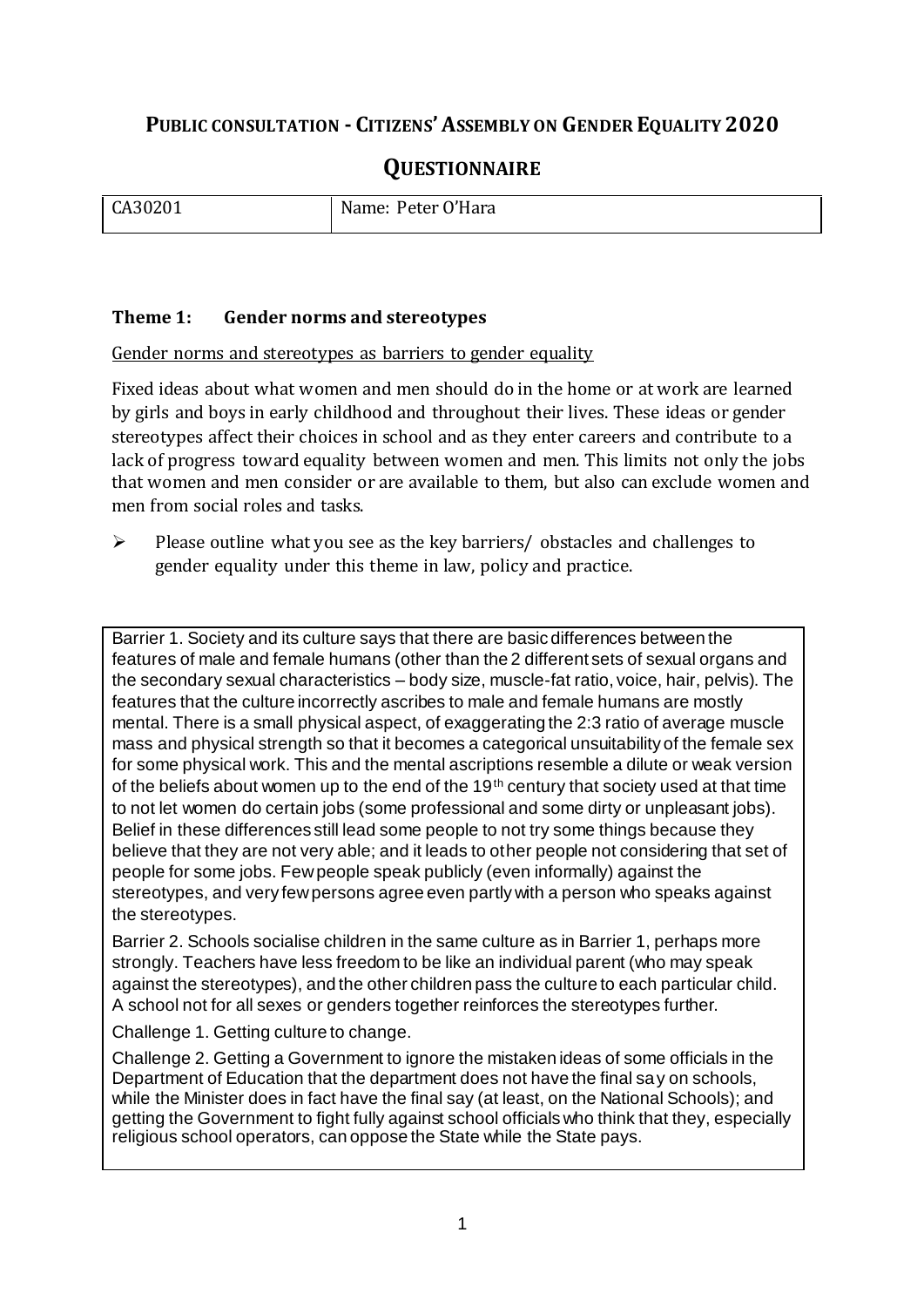$\triangleright$  Please identify the steps to be taken to address the issues raised and who should address them (e.g. the state, private sector, education system etc.)

Step 1. *State*. We should amend the Constitution, that is, replace Article 41.1.1 to 41.3.1 inclusive, with new words (1) to reduce the support of marriage to a more modest statement, (2) to define a family by the child (not by the parent(s) whether married or not) and promise a child's right to remain a member of all the families to which he/ she has belonged, and (3) to state the right of all persons to a life of both work (paid or not) and caring for children and other persons – and to remove the present statements in Article 41.1.1 to 41.3.1. Of these new words, the new words in (2) and (3) are part of this Step; and, of the present words, all of 41.2.1 and 41.2.2 must be removed.

Step 2. *State*. Have widespread public talk, on TV, radio, and other media, being messages from the Government, that the bulk of what people commonly think are automatically different between humans of different genders are not so but are due to our culture. Public notices of this sort have changed the culture about drinking alcohol and driving a vehicle, from this being your right and Gardaí who stop you on the road being spoilsports (in the 1960s), to young adults deliberately not taking alcohol if driving (in the 2000s).

Step 3. *State, Education System*. Train all teachers in non-sexism. There are fewer teachers than parents, so this is a smaller job. The training will be complicated, because the words and acts that promote the sexist ideas are much more numerous than you might at first think, and include many small words and acts.

The State is responsible to ensure children get a minimum of education (Constitution, Article 42.3.2), so the State must get schools to change (and the State has power from the Constitution to make schools change). Parents have a larger effect on children, but their change depends on Step 2.

#### **Theme 2: Work: Occupational segregation by gender, gender discrimination and the gender pay gap**

Women and men are often concentrated into different kinds of jobs and within the same occupations, women are often in work that is less well paid and has less opportunities for career advancement. Women often work in areas where they can work part-time so as to fit in with their caring responsibilities. While many men work in low paid jobs, many professions dominated by women are also low paid, and professions that have become female-dominated have become lower paid. This worsens the gender pay gap (the average difference between the wages of women and men who are working).

 $\triangleright$  Please outline what you see as the key barriers/ obstacles and challenges to gender equality under this theme in law, policy and practice.

The law (Employment Equality Act) is fairly firm to oppose this discrimination, though maybe not perfect.

Barrier 1. The Constitution, Article 41.1.1 to 41.3.1, tells us that people of one gender should do caring in the home and should not be obliged to engage in labour, and sets no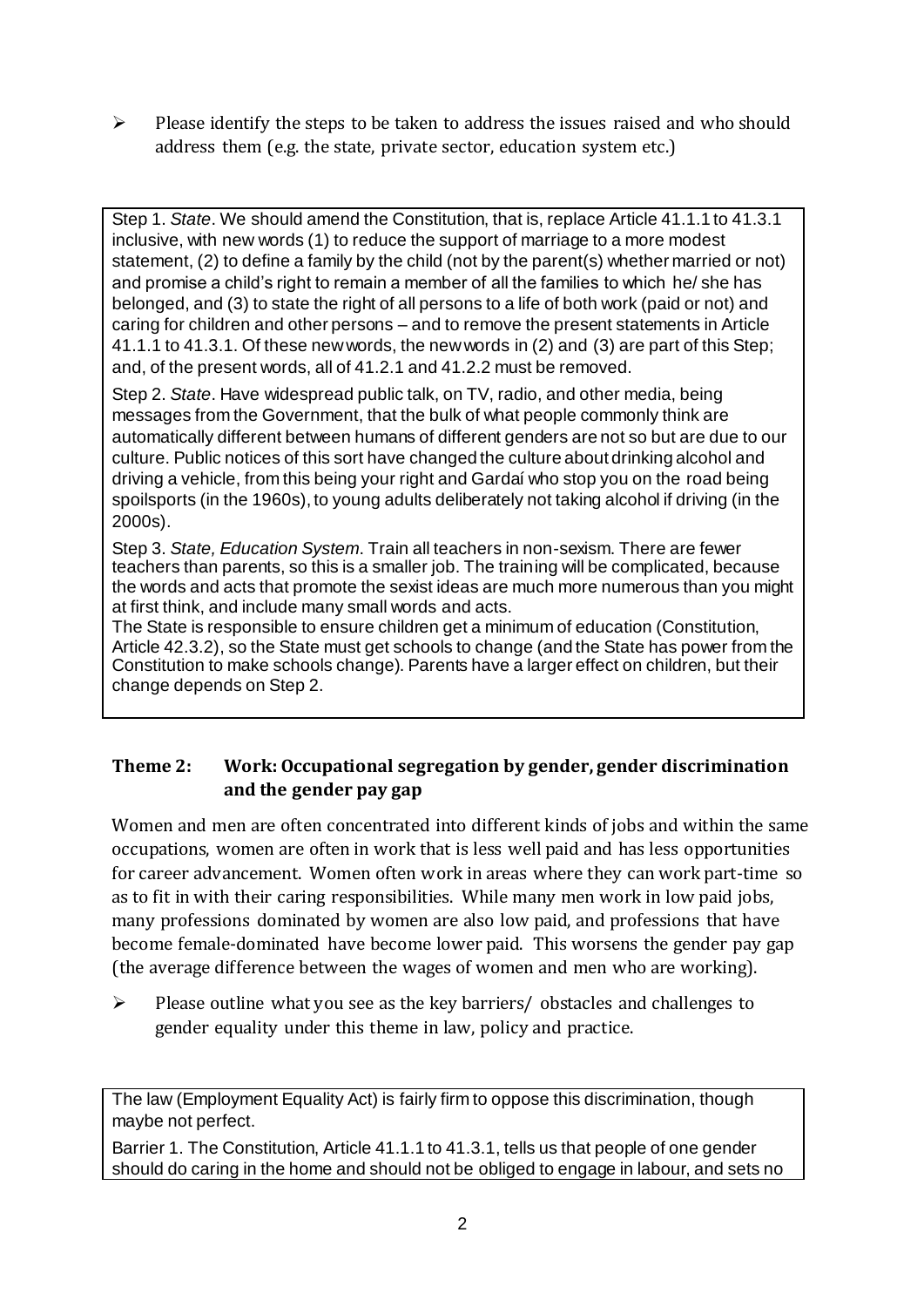such limits on the other large gender – which surely means that people of this other gender should do less caring and more labour.

Barrier 2. The law cannot stop employers, both formal and informal, from thinking about gender and family status at the times that they are assessing candidates for a job. Society and its culture says that there are basic differences between the features of male and female humans (other than the 2 different sets of sexual organs and the secondary sexual characteristics – body size, muscle-fat ratio, voice, hair, pelvis). The features that the culture incorrectly ascribes to male and female humans are mostly mental. There is a small physical aspect, of exaggerating the 2:3 ratio of average muscle mass and physical strength so that it becomes a categorical unsuitability of the female sex for some physical work. This and the mental ascriptions resemble a dilute or weak version of the beliefs about women up to the end of the 19th century that society used at that time to not let women do certain jobs (some professional and some dirty or unpleasant jobs). Belief in these differences still lead some people to not try some things because they believe that they are not very able; and it leads to other people not considering that set of people for some jobs. Few people speak publicly (even informally) against the stereotypes, and very few persons agree even partly with a person who speaks against the stereotypes. If these differences were true, they would support the differential employment described in Theme 2. Any one person who says that the differences in employment are unreasonable commonly receives an answer either to support the stereotype or to deny any real discrimination (including blaming those who do not get higher jobs for not trying for higher jobs).

Barrier 3. The situation of Theme 2 is there in most of Ireland (and other places) for most of the lives of people, so to some degree they accept what happens, even if they can see that it is wrong.

Barrier 4. The society's culture (of Theme 3) causes prospective employers to think about a female applicant being absent from work some time of a day or week, or some months continuously, because of family status; and causes them not to think of this about a male applicant. For the same reasons, the candidates also may have confidence or lack confidence that they will get the job, and confidence affects how likely they will get the job.

Barrier 5. A fairly standard working week is about 40 hours (may be a little under 40 hours). There are also jobs that officially last 40 hours per week, but the employer expects all or most workers to do 50 or 60 hours (sometimes with no extra pay). In these jobs, workers who work the longer hours set the standard that has the most effect on a new worker also choosing the long hours.

Barrier 6. In some workplaces, at least for some jobs (mostly higher managerial), employers (due to the culture) adjust the requirements for the job towards the male stereotype; and for some other jobs, towards the female stereotype.

Challenge 1. Getting society's culture to change.

Challenge 2. Getting culture within employing organisations to change. The changes will likely make it easier to employ staff, as there will be fewer versions of jobs in the matter of the working week, but some employers will think the changes will make things more difficult.

Challenge 3. Getting voters and government to accept that childcare be a State service just as Health and Education, to which it actually closely relates.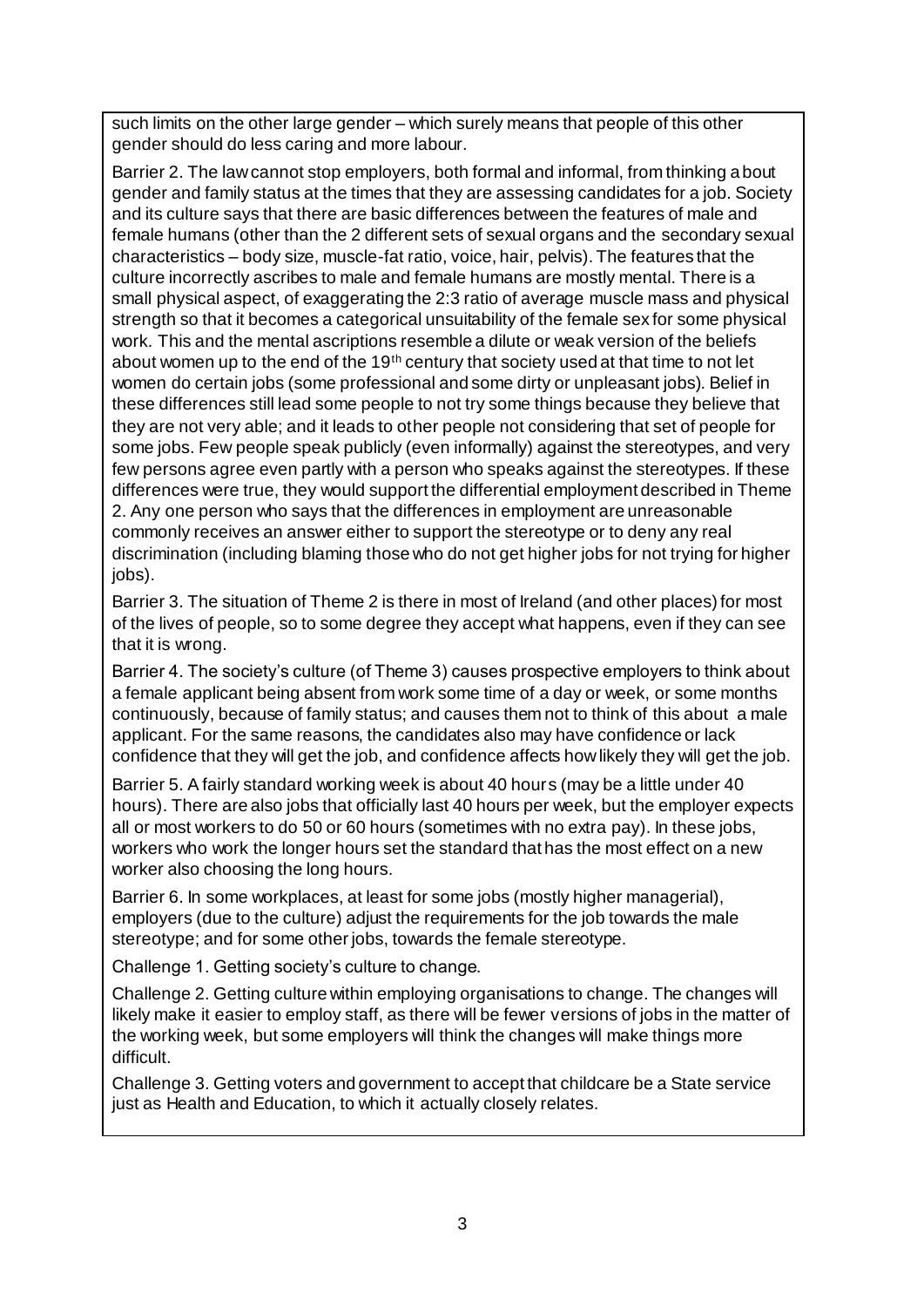$\triangleright$  Please identify the steps to be taken to address the issues raised and who should address them (e.g. the state, private sector, education system etc.)

Step 1. *State*. We should amend the Constitution, that is, replace Article 41.1.1 to 41.3.1 inclusive, with new words (1) to reduce the support of marriage to a more modest statement, (2) to define a family by the child (not by the parent(s) whether married or not) and promise a child's right to remain a member of all the families to which he/ she has belonged, and (3) to state the right of all persons to a life of both work (paid or not) and caring for children and other persons – and to remove the present statements in Article 41.1.1 to 41.3.1. Of these new words, the new words in (2) and (3) are part of this Step; and, of the present words, all of 41.2.1 and 41.2.2 must be removed.

The Dáil and Senate should then make a new law to direct all employers to treat employees and prospective employees as if employees are sure to exercise the right to look after their own children and/or other children and adults. This law should mention the relevant natural feature of humans as in Step 2.

Step 2. *State*. Widespread public talk, TV, radio, other media, being messages from the Government, that is it natural for every human to care for children, and for other people, as well as to do work of other sorts (whether paid or not), and that the present division of caring mostly by females and other work mostly by males subtracts from the rights of all people; and that the bulk of what people commonly think are automatically different between male and female humans are not so but are due to our culture.

Step 3. *State, other employers*. The time for work in a standard job ("full-time") should become 30 hours per week. This will mean that a candidate, of any gender, will know that that is what this employer intends, that a candidate (most of the time) does not have to ask for special (short) hours so as to mind children or other people, and that the employer must give a post of 30 hours per week, and so has a low interest in which gender of person to employ.

In addition, employers should allow that employees of any gender can have time off work for caring for children or other persons when the latter need extra care. Employers should give this time to persons of any gender, and encourage employees of any gender to ask for this, and prohibit employees deriding any employee who seeks or receives such time off.

Two parents of one set of children could commonly be able to have one of them minding the children for all the time not at school. When they cannot get their 2 jobs to not overlap in time, and where there is only one parent, childcare as in Step 4 will enable the parent to have a job.

Step 4. *State*. The State should itself organise and pay for places of childcare. These should exist in all districts, in the same way as schools are there over all the country. This will increase consistency of standards. As education is from cradle to grave, the State childcare centres will involve the State's duty to give a minimum of education (Constitution, Article 42.3.2).

If Steps 1 to 3 happen, some parents (both working) will use a small number of hours of this childcare, and some couples may need none; single parents will need fewer hours than they do now; and the cost of this (in this plan, through your tax) may not be as large as the cost of childcare as envisaged now.

# **Theme 3. Care, paid and unpaid, as a social and family responsibility**

Care -- the social responsibility of care and women and men's co responsibility for care, especially within the family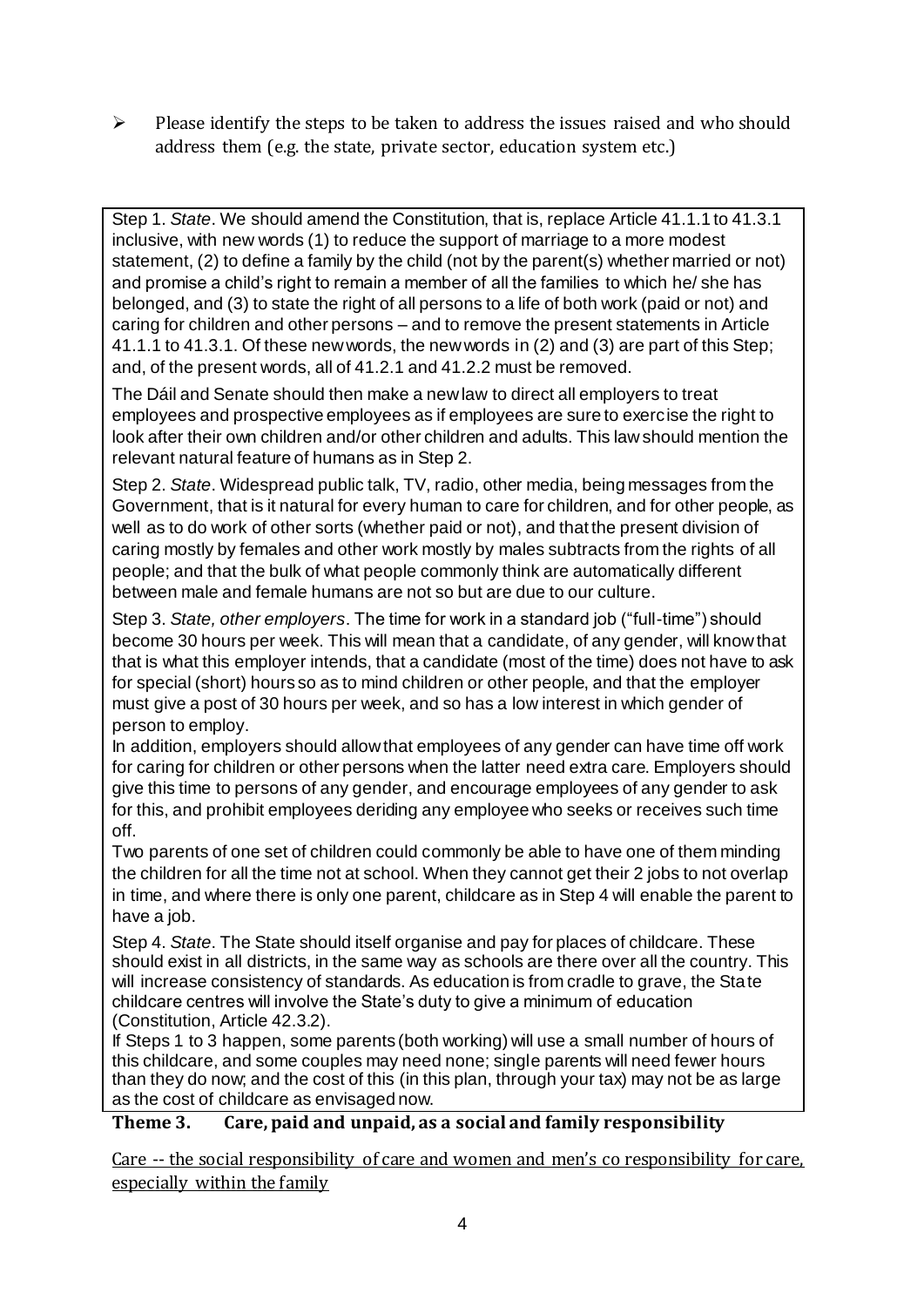Women remain disproportionately responsible for unpaid care and often work in poorly paid care work. For working parents or [lone parents,](https://aran.library.nuigalway.ie/bitstream/handle/10379/6044/Millar_and_Crosse_Activation_Report.pdf?sequence=1&isAllowed=y) balancing paid work with parenting and or caring for older and dependent adults presents significant challenges. Women are [most disadvantaged by these challenges,](https://eige.europa.eu/gender-equality-index/game/IE/W) yet men also suffer from lack of opportunities to share parenting and caring roles. Despite recent legislation and policy initiatives to support early years parental care, [inequalities in the distribution of unpaid](https://www.ihrec.ie/app/uploads/2019/07/Caring-and-Unpaid-Work-in-Ireland_Final.pdf)  [care](https://www.ihrec.ie/app/uploads/2019/07/Caring-and-Unpaid-Work-in-Ireland_Final.pdf) continue between women and men. The cost of childcare has been identified as a particular barrier to work for women alongside responsibilities of caring for older relatives and dependent adults.

 $\triangleright$  Please outline what you see as the key barriers/ obstacles and challenges to gender equality under this them in law, policy and practice.

Barrier 1. The Constitution, Article 41.1.1 to 41.3.1, tells us that people of one gender should do caring and not so much labour, and that implies the reverse for the other large gender. Article 41 makes no mention of independent income for people in any gender.

Barrier 2. Society and its culture says that there are basic differences between the features of male and female humans (other than the 2 different sets of sexual organs and the secondary sexual characteristics – body size, muscle-fat ratio, voice, hair, pelvis). The features that the culture incorrectly ascribes to male and female humans are mostly mental. There is a small physical aspect, of exaggerating the 2:3 ratio of average muscle mass and physical strength so that it becomes a categorical unsuitability of the female sex for some physical work. This and the mental ascriptions resemble a dilute or weak version of the beliefs about women up to the end of the 19<sup>th</sup> century that society used at that time to not let women do certain jobs (some professional and some dirty or unpleasant jobs). Belief in these differences still lead some people to not try some things because they believe that they are not very able; and it leads to other people not considering that set of people for some jobs. Few people speak publicly (even informally) against the stereotypes, and very few persons agree even partly with a person who speaks against the stereotypes. If these differences were true, this would tell male humans that it is not right for them to do caring, including for their own children. This would also support the shorter hours of non-caring work by female humans, more hours caring, and stop them asking any male human to do any of the caring work. (Here I mean, asking a male human, whom that female human knows, whose suitability for this caring work would be obvious if it were not for the Constitutional and cultural "lower suitability" of male humans). The female humans not so often asking the male humans to help, causes the male humans to agree with the Constitution's and the culture's view that they are not suited to caring.

Barrier 3. A fairly standard working week is about 40 hours (may be a little under 40 hours). There are also jobs that officially last 40 hours per week, but the employer expects all or most workers to do 50 or 60 hours (sometimes with no extra pay). In these jobs, workers who work the longer hours set the standard that has the most effect on a new worker also choosing the long hours. The long hours of work in a fairly standard job is too long to leave time for caring.

Challenge 1. Getting society's culture to change.

Challenge 2. Getting culture within employing organisations to change. The changes will likely make it easier to employ staff, as there will be fewer versions of jobs in the matter of the working week, but some employers will think the changes will make things more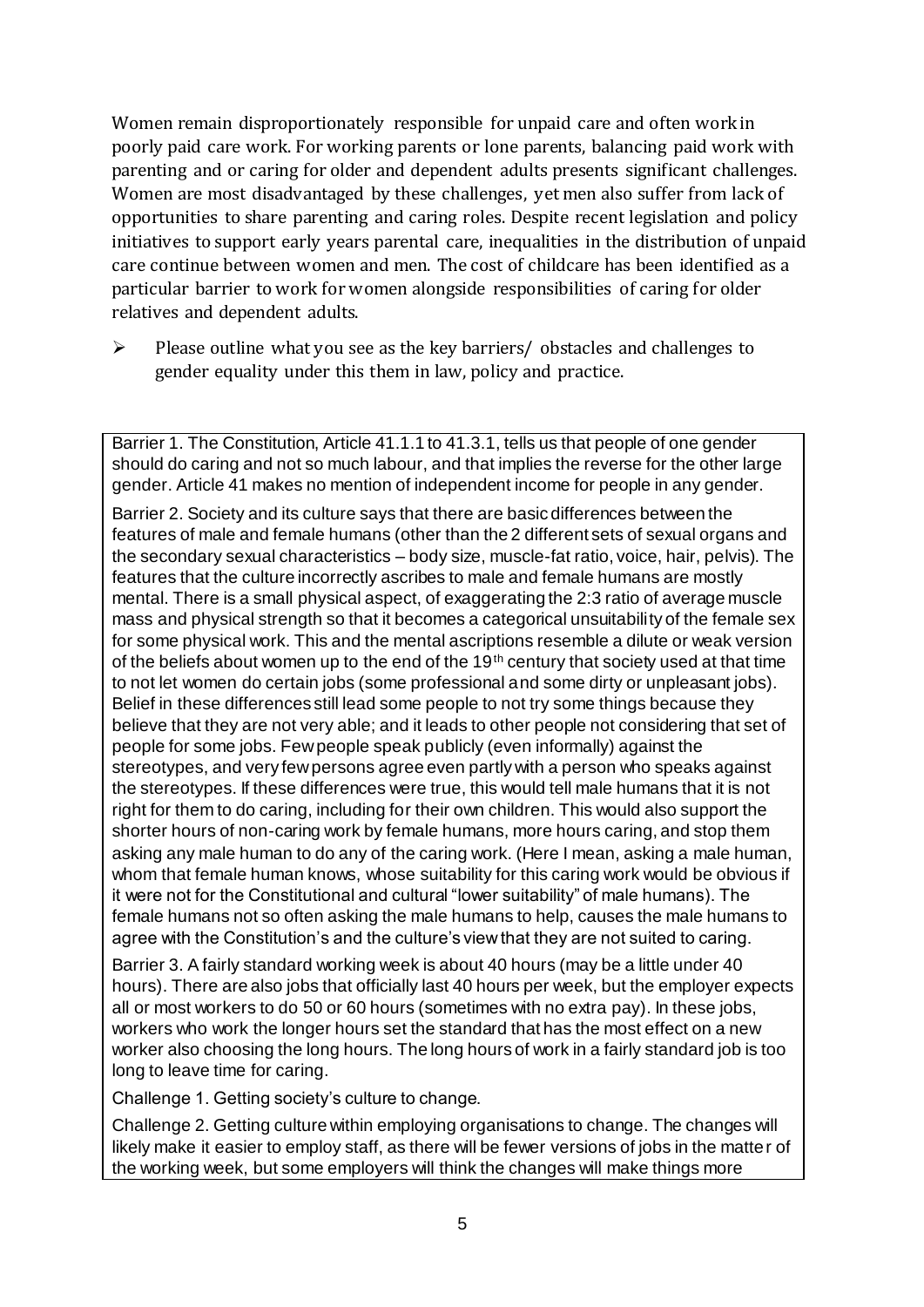#### difficult.

Challenge 3. Getting voters and government to accept that childcare be a State service just as Health and Education, to which it actually closely relates.

 $\triangleright$  Please identify the steps to be taken to address the issues raised and who should address theme (e.g. the state, private sector, education system etc.)

Step 1. *State*. We should amend the Constitution, that is, replace Article 41.1.1 to 41.3.1 inclusive, with new words (1) to reduce the support of marriage to a more modest statement, (2) to define a family by the child (not by the parent(s) whether married or not) and promise a child's right to remain a member of all the families to which he/ she has belonged, and (3) to state the right of all persons to a life of both work (paid or not) and caring for children and other persons – and to remove the present statements in Article 41.1.1 to 41.3.1. Of these new words, the new words in (2) and (3) are part of this Step; and, of the present words, all of 41.2.1 and 41.2.2 must be removed. For Theme 3, the new part (3), to state the right of all persons to a life of both work (paid or not) and caring for children and other persons, is the important part.

Step 2. *State*. Have widespread public talk, on TV, radio, other media, being messages from the Government, that is it natural for every human to care for children, and for other people, as well as to do work of other sorts (whether paid or not), and that the present division of caring and other work partly by gender subtracts from the rights of all people; and that the bulk of what people commonly think are automatically different between male and female humans are not so but are due to our culture.

Step 3. *State, other employers*. The time for work in a standard job ("full-time") should become 30 hours per week. This will mean that a candidate, of any gender, will know that that is what this employer intends, that a candidate (most of the time) does not have to ask for special (short) hours so as to mind children or other people, and that the employer must give a post of 30 hours per week, and so has a low interest in which gender of person to employ.

In addition, employers should allow that employees of any gender can have time off work for caring for children or other persons when the latter need extra care. Employers should give this time to persons of any gender, and encourage employees of any gender to ask for this, and prohibit employees deriding any employee who seeks or receives such time off.

Two parents of one set of children could commonly be able to have one of them minding the children for all the time not at school. When they cannot get their 2 jobs to not overlap in time, and where there is only one parent, childcare as in Step 4 will enable the parent to have a job.

Step 4. *State*. The State should itself organise and pay for places of childcare. These should exist in all districts, in the same way as schools are there over all the country. This will increase consistency of standards. As education is from cradle to grave, the State childcare centres will involve the State's duty to give a minimum of education (Constitution, Article 42.3.2).

If Steps 1 to 3 happen, some parents (both working) will use a small number of hours of this childcare, and some couples may need none; single parents will need fewer hours than they do now; and the cost of this (in this plan, through your tax) may not be as large as the cost of childcare as envisaged now.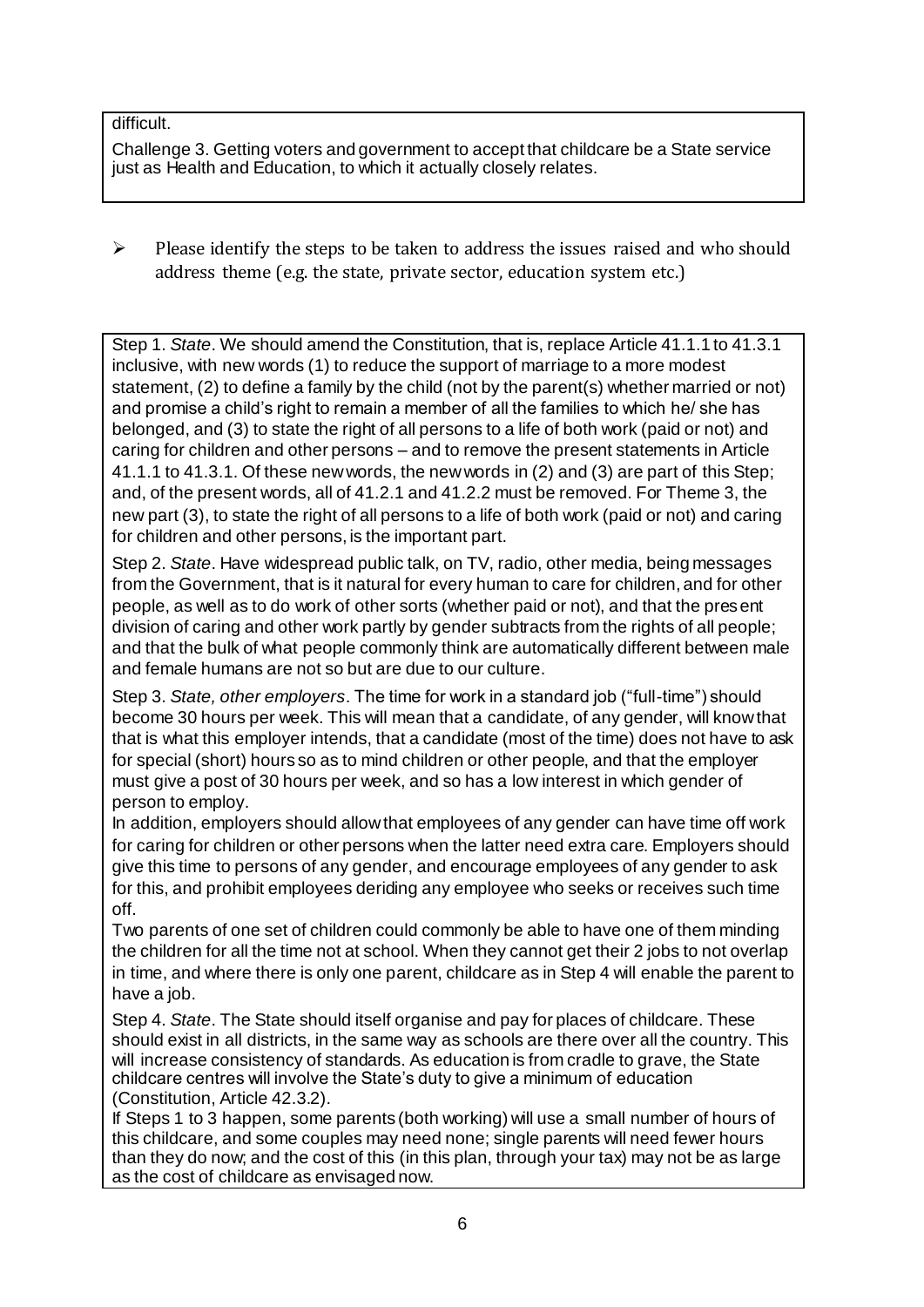### **Theme 4: Women's access to, and representation in, public life and decision making**

Ensure women's participation and representation in decision-making and leadership in the workplace, political and public life

Women are systematically underrepresented in leadership in [economic](https://eige.europa.eu/gender-equality-index/2019/compare-countries/power/2/bar) and [political](https://eige.europa.eu/gender-equality-index/2019/compare-countries/power/1/bar)  [decision-](https://eige.europa.eu/gender-equality-index/2019/compare-countries/power/1/bar)making. Despite the introduction of a candidate gender quota (through the system of party funding) for national political office, an[d initiatives](https://betterbalance.ie/) to support women's access to corporate decision-making roles, men continue to dominate leadership positions. There are also issues to be considered around how media represents women and men.

 $\triangleright$  Please outline what you see as the key barriers/ obstacles and challenges to gender equality under this theme in law, policy and practice.

Barrier 1. The Constitution, Article 41.1.1 to 41.3.1, tells us that people of one gender should do caring in the home and should not be obliged to engage in labour, and sets no such limits on the other large gender – which surely means that people of this other gender should do less caring and more labour.

Barrier 2. The law cannot stop employers, both formal and informal, from thinking about gender and family status at the times that they are assessing candidates for a job. Society and its culture says that there are basic differences between the features of male and female humans (other than the 2 different sets of sexual organs and the secondary sexual characteristics – body size, muscle-fat ratio, voice, hair, pelvis). The features that the culture incorrectly ascribes to male and female humans are mostly mental. There is a small physical aspect, of exaggerating the 2:3 ratio of average muscle mass and physical strength so that it becomes a categorical unsuitability of the female sex for some physical work. This and the mental ascriptions resemble a dilute or weak version of the beliefs about women up to the end of the 19<sup>th</sup> century that society used at that time to not let women do certain jobs (some professional and some dirty or unpleasant jobs). Belief in these differences still lead some people to not try some things because they believe that they are not very able; and it leads to other people not considering that set of people for some jobs. Few people speak publicly (even informally) against the stereotypes, and very few persons agree even partly with a person who speaks against the stereotypes. If the stereotypes were true they would support the differential employment described in Theme 4. Any one person who says that the differences in employment are unreasonable commonly receives an answer either to support the stereotype or to deny any real discrimination (including blaming those who do not get higher jobs for not trying for higher jobs).

Barrier 3. The situation of Theme 4 is there in most of Ireland (and other places) for most of the lives of people, so to some degree they accept what happens, even if they can see that it is wrong.

Barrier 4. The society's culture (of Theme 3) causes prospective employers to think about a female applicant being absent from work some time of a day or week, or some months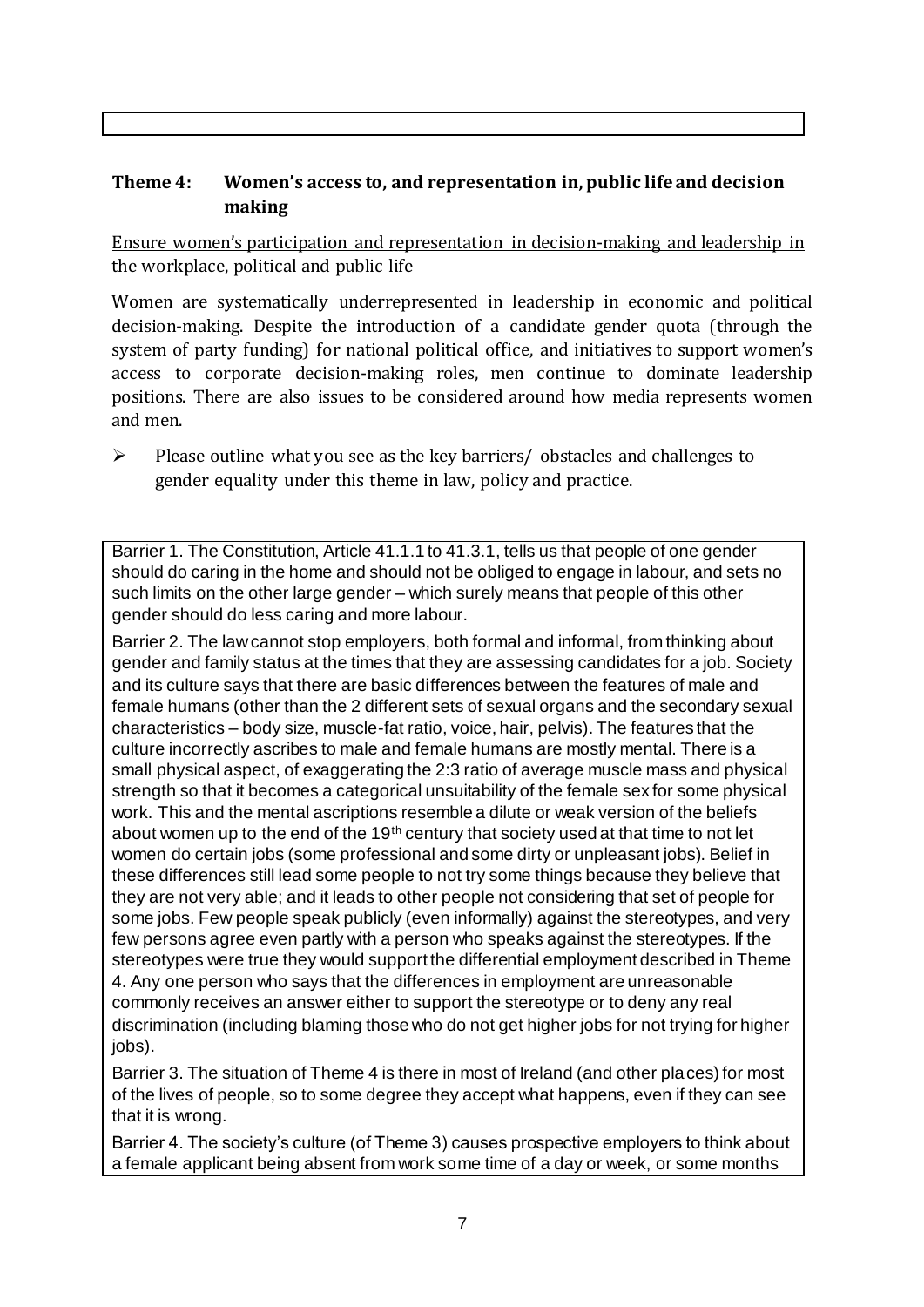continuously, because of family status; and causes them not to think of this about a male applicant. For the same reasons, the candidates also may have confidence or lack confidence that they will get the job, and confidence affects how likely they will get the job.

Barrier 5. A fairly standard working week is about 40 hours (may be a little under 40 hours). There are also jobs that officially last 40 hours per week, but the employer expects all or most workers to do 50 or 60 hours (sometimes with no extra pay). In these jobs, workers who work the longer hours set the standard that has the most effect on a new worker also choosing the long hours.

Barrier 6. In some workplaces, at least for some jobs (mostly higher managerial), employers (due to the culture) adjust the requirements for the job towards the male stereotype; and for some other jobs, towards the female stereotype. This applies to the "higher" or "highest" jobs in non-government work and also in at least some semi-state work.

Barrier 7. Voters manage to expect that TDs work long hours, not by specifying the hours, but by asking and asking and asking TDs to do things. The reporting media report this style of work and rarely challenge it as they might for any other job. That is, voters manage to require TDs to work hours that damage the TDs' health, and neither ordinary people (voters, citizens) nor reporting media consider this damage.

Challenge 1. Getting both voters and TDs to see the job as having an ordinary amount of hours.

Challenge 2. Getting the media, who consider (mostly correctly) that it is their job to inform us, to accept the change of culture which Step 2 attempts. The media believe the stereotypes about gender.

 $\triangleright$  Please identify the steps to be taken to address the issues raised and who should address them (e.g. the state, private sector, education system etc.)

Step 1. *State*. We should amend the Constitution, that is, replace Article 41.1.1 to 41.3.1 inclusive, with new words (1) to reduce the support of marriage to a more modest statement, (2) to define a family by the child (not by the parent(s) whether married or not) and promise a child's right to remain a member of all the families to which he/ she has belonged, and (3) to state the right of all persons to a life of both work (paid or not) and caring for children and other persons – and to remove the present statements in Article 41.1.1 to 41.3.1. Of these new words, the new words in (2) and (3) are part of this Step; and, of the present words, all of 41.2.1 and 41.2.2 must be removed. For Theme 4, the new part (3), to state the right of all persons to a life of both work (paid or not) and caring for children and other persons, is the important part.

Step 2. *State*. Have widespread public talk, on TV, radio, other media, being messages from the Government, that is it natural for every human to care for children and for other people, as well as to do work of other sorts (whether paid or not), and that the present division of caring mostly by females and other work mostly by males subtracts from the rights of all people; and that the bulk of what people commonly think are automatically different between male and female humans are not so but are due to our culture; and that excessive work damages a person's physical and mental health, including even when the worker alone seeks such long hours of work.

Step 3. *State, other employers*. The time for work in a standard job ("full-time") should become 30 hours per week. This will mean that a candidate, of any gender, will know that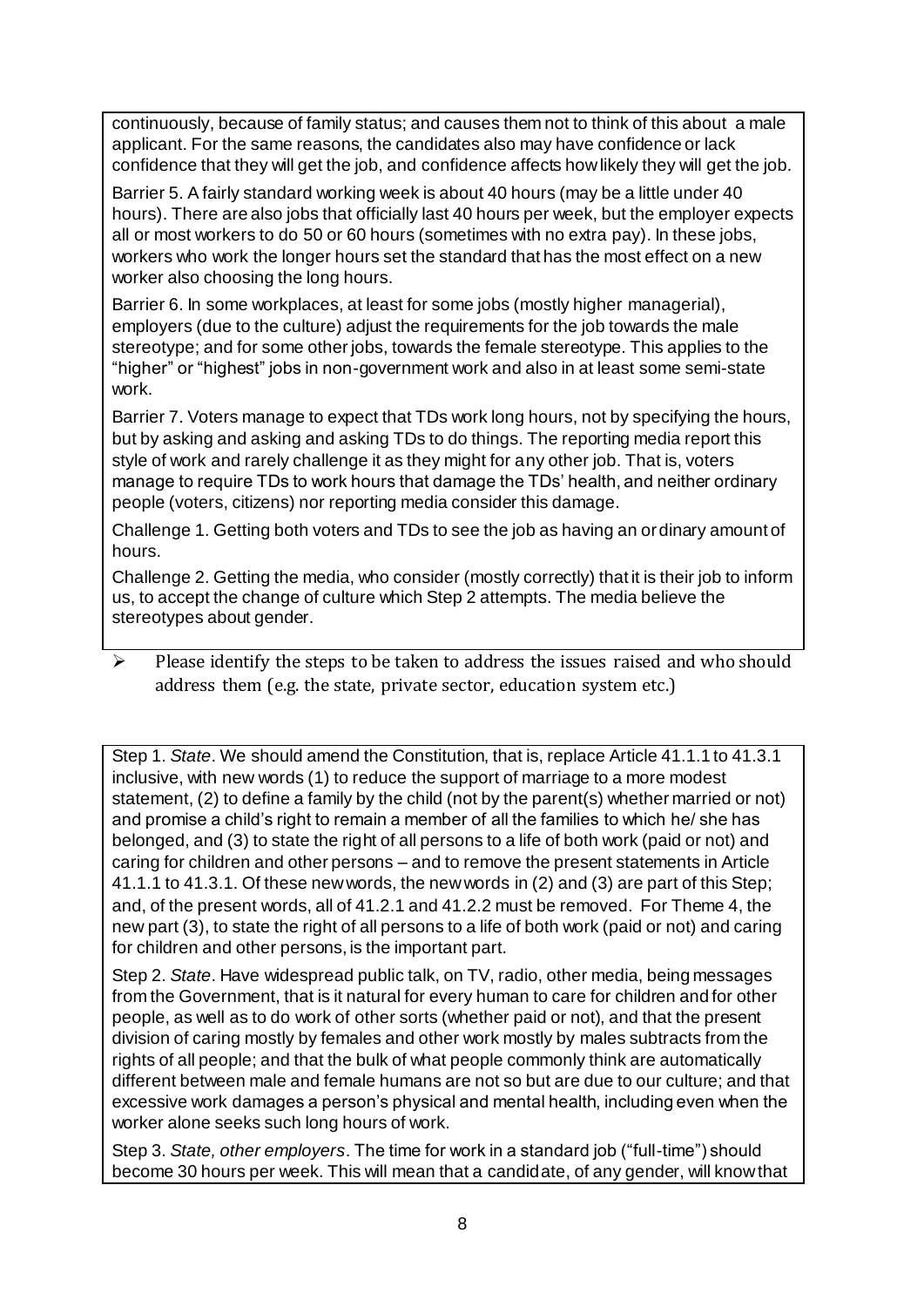that is what this employer intends, that a candidate (most of the time) does not have to ask for special (short) hours so as to mind children or other people, and that the employer must give a post of 30 hours per week, and so has a low interest in which gender of person to employ.

In addition, employers should allow that employees of any gender can have time off work for caring for children or other persons when the latter need extra care. Employers should give this time to persons of any gender, and encourage employees of any gender to ask for this, and prohibit employees deriding any employee who seeks or receives such time off.

Two parents of one set of children could commonly be able to have one of them minding the children for all the time not at school. When they cannot get their 2 jobs to not overlap in time, and where there is only one parent, childcare as in Step 4 will enable the parent to have a job.

Step 4. *State*. The State should itself organise and pay for places of childcare. These should exist in all districts, in the same way as schools are there over all the country. This will increase consistency of standards. As education is from cradle to grave, the State childcare centres will involve the State's duty to give a minimum of education (Constitution, Article 42.3.2).

If Steps 1 to 3 happen, some parents (both working) will use a small number of hours of this childcare, and some couples may need none; single parents will need fewer hours than they do now; and the cost of this (in this plan, through your tax) may not be as large as the cost of childcare as envisaged now.

I have not yet seen a step to propose specifically for these jobs. I can see that the challenges are greater.

# **5. Where does gender inequality impact most?**

To conclude we would be interested in your response to the following question: In which area do you think gender inequality matters most?

Please rank the following in order of importance, 1 being the most important:

| Paid work                |   |
|--------------------------|---|
| Home & family life       |   |
| Education                | 2 |
| Politics and public life |   |
| Media                    |   |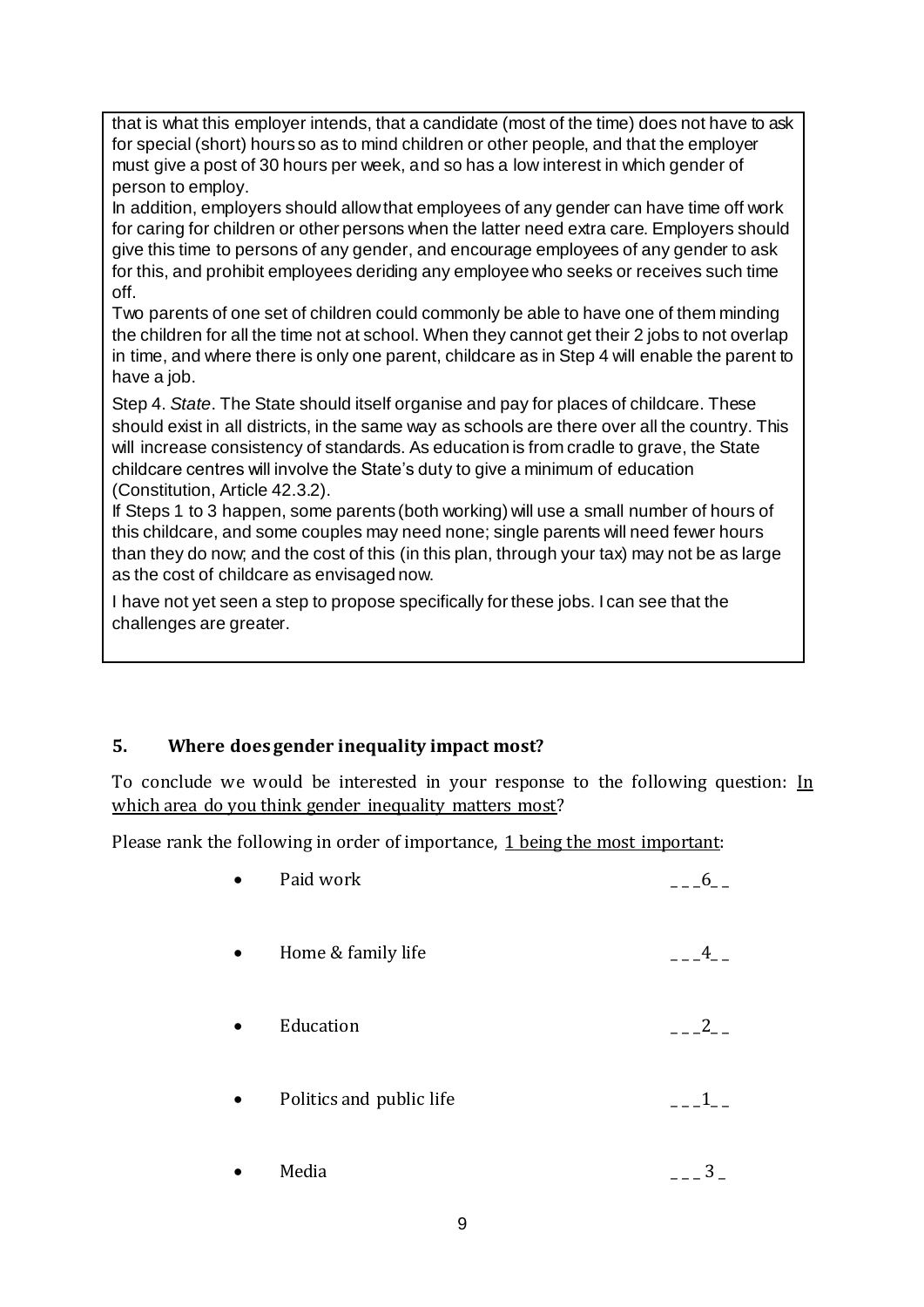- Caring for others  $\overline{\phantom{a}}$   $\overline{\phantom{a}}$   $\overline{\phantom{a}}$   $\overline{\phantom{a}}$   $\overline{\phantom{a}}$   $\overline{\phantom{a}}$   $\overline{\phantom{a}}$   $\overline{\phantom{a}}$   $\overline{\phantom{a}}$   $\overline{\phantom{a}}$   $\overline{\phantom{a}}$   $\overline{\phantom{a}}$   $\overline{\phantom{a}}$   $\overline{\phantom{a}}$   $\overline{\phantom{a}}$   $\overline{\phantom{a}}$   $\overline{\phantom{a}}$
- Other please elaborate
- $\triangleright$  Please outline the reasons for your answer below:

These 6 areas have nearly the same importance. What I think is most important is that there is too little talk in public about the barriers: the culture of supposed essential differences between genders (actually due to culture) is the most important. That is what I mean by saying Politics and Public life is no 1. The rest are all equal.

 $\triangleright$  Please include any further comments or observations you may have here.

I Peter O'Hara am willing to speak to the Citizens' Assembly I write on 2 further Themes here. Please read this, as these 2 themes receive even less public discussion than your 4 themes. **Further Themes**

Why I select these parts of the present Gender Equality changes that are needed

Ireland's and Europe's society, and societies derived from Europe, have in the past had less equality for genders than now. In many people's minds the subjects of gender inequality are only those subjects on which persons other than themselves have spoken or written. Most people with only that set of thoughts agree that the past states of affairs did unfairly discriminate by gender. A few people think there was not any inequality that needed to be fixed, and some think that the changes towards equality have gone too far.

Many of the gender inequalities that have been discussed in public are not yet changed to equality. I think that there are some people who think that the progress on those subjects so far is enough. But I suspect there are enough who realise that the publicly well-known aspects of society have not been made equal yet, that many other persons will tell the Citizens' Assembly of the need to further change these, and suggest methods to make the changes.

There are some other aspects of life in Ireland where there is now notable gender inequality, which have not had much public discussion.

I have decided to direct my submission mostly to subjects which have not had so much public discussion in Ireland.

> 5. Accepting people, and people's rights to be accepted as Humans (you have no need to "accept" a person by gender)

In this part I intend mostly to write about people, irrespective of their gender – because that is the attitude which I see as right for people – that is, we humans should all be treating other humans without considering do they belong to this gender or that gender.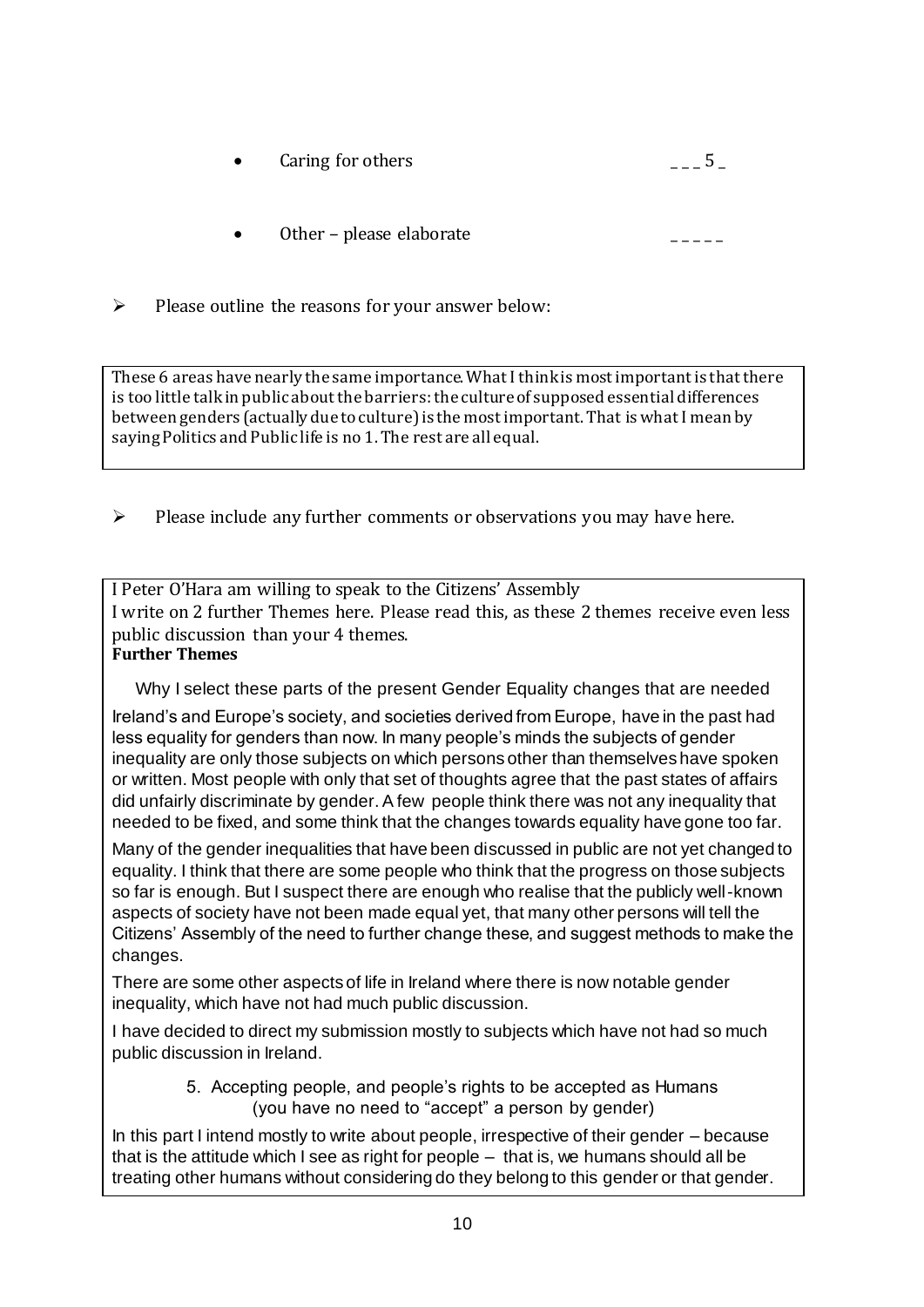I understand that many people have it close to their consciousness while they are talking with a person for the first time, what gender is this person, and do I "accept" him or her or them as [*name of gender*]. Some people then "accept" a person, or not. In some cases not "accepting" is because the first person does not think the second person truly fits the gender which the first person thinks the second is presenting, or does not think the presented gender is a legitimate gender. This is unequal treatment of people of different genders.

A person does not need to have any ideas about the gender of another person with whom the first person is talking, or with whom the person is doing any other matter (commercial, caring, or enjoying) – except for when courting a life's partner, when your orientation is one of your freedoms and rights.

To have this attitude to gender, which I describe, that is, not to consider it in ordinary interactions, is part of gender equality.

People should have the same indifferent attitude to all other variables of humans, on which people want equality and freedom from discrimination.

Barrier 1. The Constitution, Article 41.1.1 to 41.3.1, tells us that people of one gender should do caring in the home and should not be obliged to engage in labour, and sets no such limits on the other large gender – which surely means that people of various genders have different abilities and different "positions" in society.

Barrier 2. The Constitution and various laws mention gender, and some laws probably remain that have some duties, restrictions, or rights that depend on your gender. A recent law that lets you change your gender between male and female does not allow for other genders.

Barrier 3. Society and its culture says that there are basic differences between the features of male and female humans (other than the 2 different sets of sexual organs and the secondary sexual characteristics – body size, muscle-fat ratio, voice, hair, pelvis). The features that the culture incorrectly ascribes to male and female humans are mostly mental. There is a small physical aspect, of exaggerating the 2:3 ratio of average muscle mass and physical strength so that it becomes a categorical unsuitability of the female sex for some physical work. This and the mental ascriptions resemble a dilute or weak version of the beliefs about women up to the end of the 19<sup>th</sup> century. Few people speak publicly (even informally) against the stereotypes, and very few persons agree even partly with a person who speaks against the stereotypes.

Challenge 1. Getting society's culture to change.

Challenge 2. Getting culture within employing organisations to change, as described in Theme 2, Challenge 2.

#### Making the changes

Step 1. *State*. We should amend the Constitution, that is, replace Article 41.1.1 to 41.3.1 inclusive, with new words (1) to reduce the support of marriage to a more modest statement, (2) to define a family by the child (not by the parent(s) whether married or not) and promise a child's right to remain a member of all the families to which he/ she has belonged, and (3) to state the right of all persons to a life of both work (paid or not) and caring for children and other persons – and to remove the present statements in Article 41.1.1 to 41.3.1. Of these new words, the new words in (2) and (3) are part of this Step; and, of the present words, all of 41.2.1 and 41.2.2 must be removed. For Theme 5, the new part (3), to state the right of all persons to a life of both work (paid or not) and caring for children and other persons, is the important part.

Step 2. *State*. We should amend the Constitution so that gender is not important for any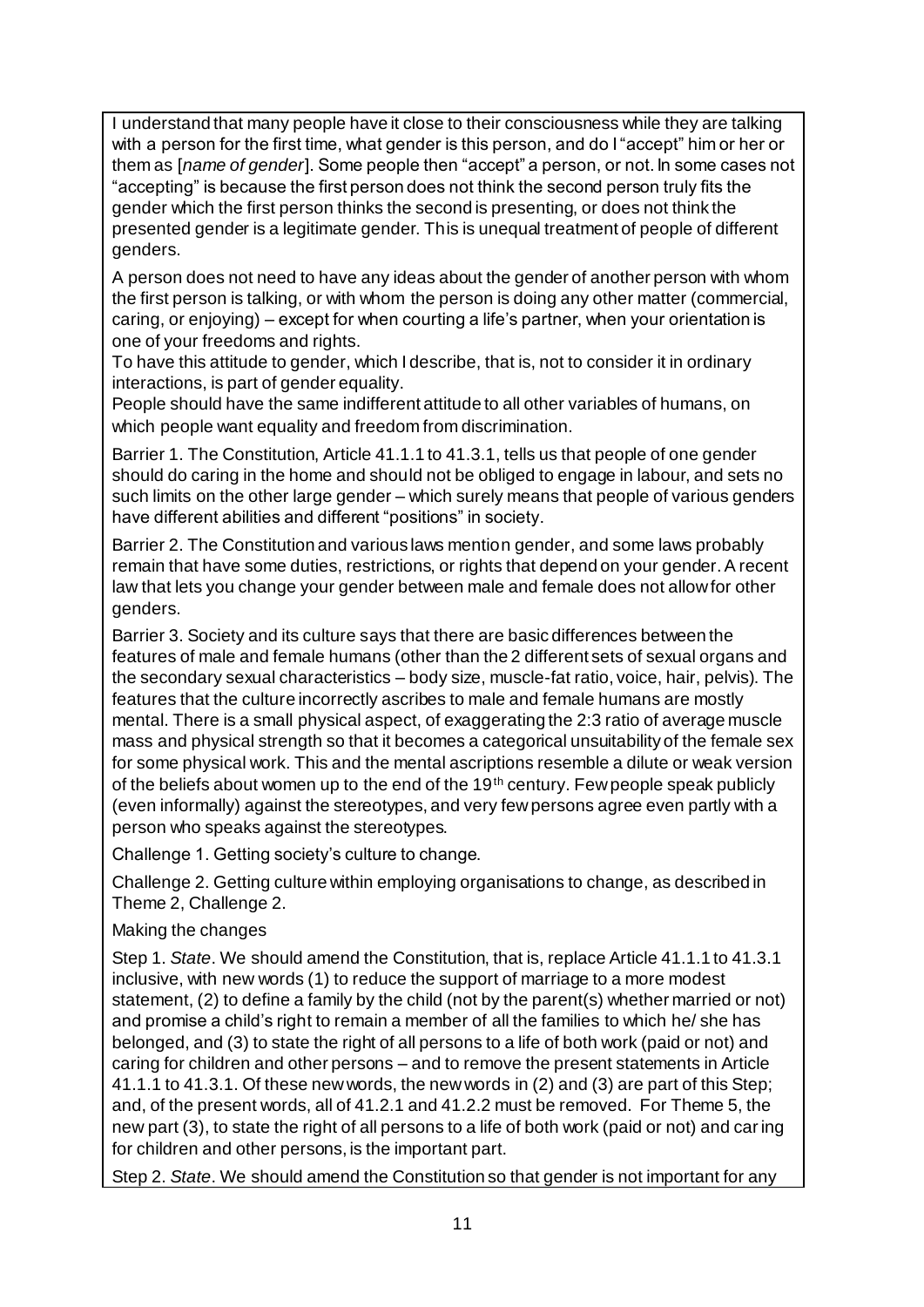law. I am not sure which Article should contain this.

A new law should then amend many laws so that no public or private qualification or business needs a person's gender. This will include that on being born the State will not register you as of any particular gender. Thus you will not need to apply to change it. No private or public organisation will be able to say that we do not recognise what you say is your gender. The Equal Status Act and the Employment Equality Act will still prohibit discrimination on the ground of gender (some of the 9 grounds are information recorded by law and some are not, yet the laws against discrimination can work in both types of case).

Step 3. *State*. Have widespread public talk, on TV, radio, other media, being messages from the Government, that is it natural for every human to care for children and for other people, as well as to do work of other sorts (whether paid or not), and that the present division of caring and other work partly by gender subtracts from the rights of all people; and that the bulk of what people commonly think are automatically different between humans of different genders are not so but are due to our culture; and that the gender of any other person has no effect on your own freedom, development, or rights.

6. Society neither prescribing nor proscribing, by a person's gender, any particular types of clothes, other parts of appearance, and "appropriate" interests and activities,

The present society discriminates between humans of different genders, by directing that they not wear clothes that it "allocates" to another gender; by directing that in other parts of your appearance (hair, make-up, jewellery) people conform to what society "allocates" to their gender; and that they have interests and activities also according to society's "allocation" by gender.

There is no benefit to society from this "allocation", which reduces people's freedom. Substantial portions of the persons within various genders want to act free of the restrictions that society sets on these subjects. A person may have this desire without any idea that your own gender is different from a gender that society tends to ascribe to you – this choice is not automatically linked to your view on what your gender is, and it is a separate right.

The culture about sexes or genders should stop ascribing (a) hair and other body styles, (b) particular clothes or types of clothes, (c) styles of personal behaviour and communication, and (d) activities (jobs or enjoyments) that are specially fit for some particular genders, or any other feature, to any sex or gender. Accordingly, every person, of every gender, should be free to do any of a,b,c,d, or any other thing within the law, that they choose, and other persons should not mistreat a person because of the choices they make on these as on any other matters.

Challenge 1. Getting society's culture to change.

Challenge 2. Getting people to see that some of the reasons, to oppose a person appearing or acting in ways that society "allocates" to another gender, are circular. I wonder whether the only laws that limit this freedom are the laws on public disorder; and the influence that stops people behaving as they desire on this subject is the pressure of society. As many people believe that something will go wrong in society if people wear clothes or do actions not "allocated" to those people's gender, the same many people react a bit quickly, without thinking, when they see a person dressed so, or behaving so. This reaction is stronger because most people see such behaviour quite rarely. This automatic reaction reinforces in people's minds that there is indeed something wrong with having the appearance, style, or behaviour – wrong, and liable to cause trouble or upset